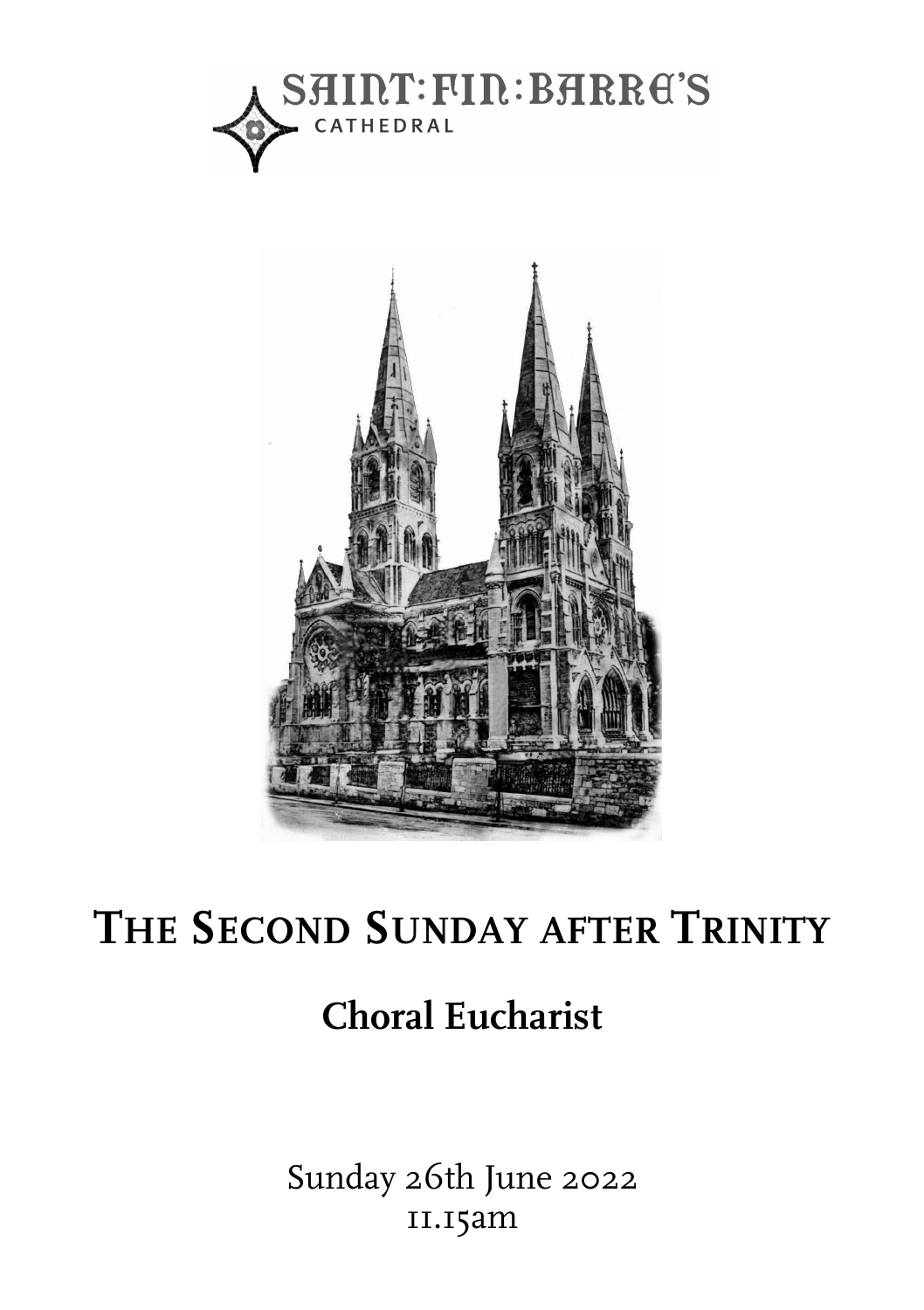# **Welcome**

Welcome to worship in the Cathedral in this ever-changing Covid-19 era. Following the Government's announcement of the further easing of restrictions from Monday 28th February the protocols below remain in place and are designed for the protection of all who come to the Cathedral.

## **Entering the Cathedral**

Please do not come to the Cathedral if you have any of the symptoms associated with Covid-19 and, if you fall into the high-risk category and have not been fully vaccinated, assess the risks to your own wellbeing. Upon entry, please continue to sanitise your hands using the dispenser beside the noticeboard inside the door. The wearing of face masks is at worshippers' own discretion.

## **During Services**

There will still be no physical exchange of the Sign of Peace. Holy Communion will continue to be distributed, bread only, at the Crossing. Clergy will sanitise their hands and wear a mask for distribution.

# **\_\_\_\_\_\_\_\_\_\_\_\_\_\_\_\_\_\_\_\_\_\_\_\_\_\_\_\_\_\_\_\_\_\_\_\_\_\_\_\_\_\_\_\_\_\_\_\_\_\_\_\_\_\_\_\_\_\_\_\_\_\_\_\_\_\_\_\_\_\_\_\_ Musical Setting**

Missa brevis – *Grayston Ives (b. 1948)* 

## **Live-streaming**

This service is being live-streamed and recorded via www.churchservices.tv and YouTube. The camera is at the back of the Cathedral and covers the Nave, Crossing, Choir Stalls and High Altar. It does not cover the North and South Aisles, Dean's Chapel and Ambulatory. If you do not wish to appear on camera please consult the churchwardens/stewards and they will guide you to a seat out of shot.

## **Photography**

Please ensure that all cellphones are switched off. Photography of any kind is not permitted during the Service.

## **Accessibility**

The Cathedral is fitted with a Deaf Loop System. Those who have digital hearing aids should set them to "T". Large print copies of this order of service are available.

## **Copyright**

Hymns and music subject to copyright are reproduced in accordance with Christian Copyright Licence (CCL Licence) No. 738522. Material in this service from *Times and Seasons* is copyright © The Archbishop's Council 2006. Material in this service from *The Book of Common Prayer* is copyright © The Representative Church Body 2004. This licence also extends to recorded and live-streamed services.

 $\overline{\phantom{a}}$  , and the contribution of the contribution of the contribution of the contribution of the contribution of the contribution of the contribution of the contribution of the contribution of the contribution of the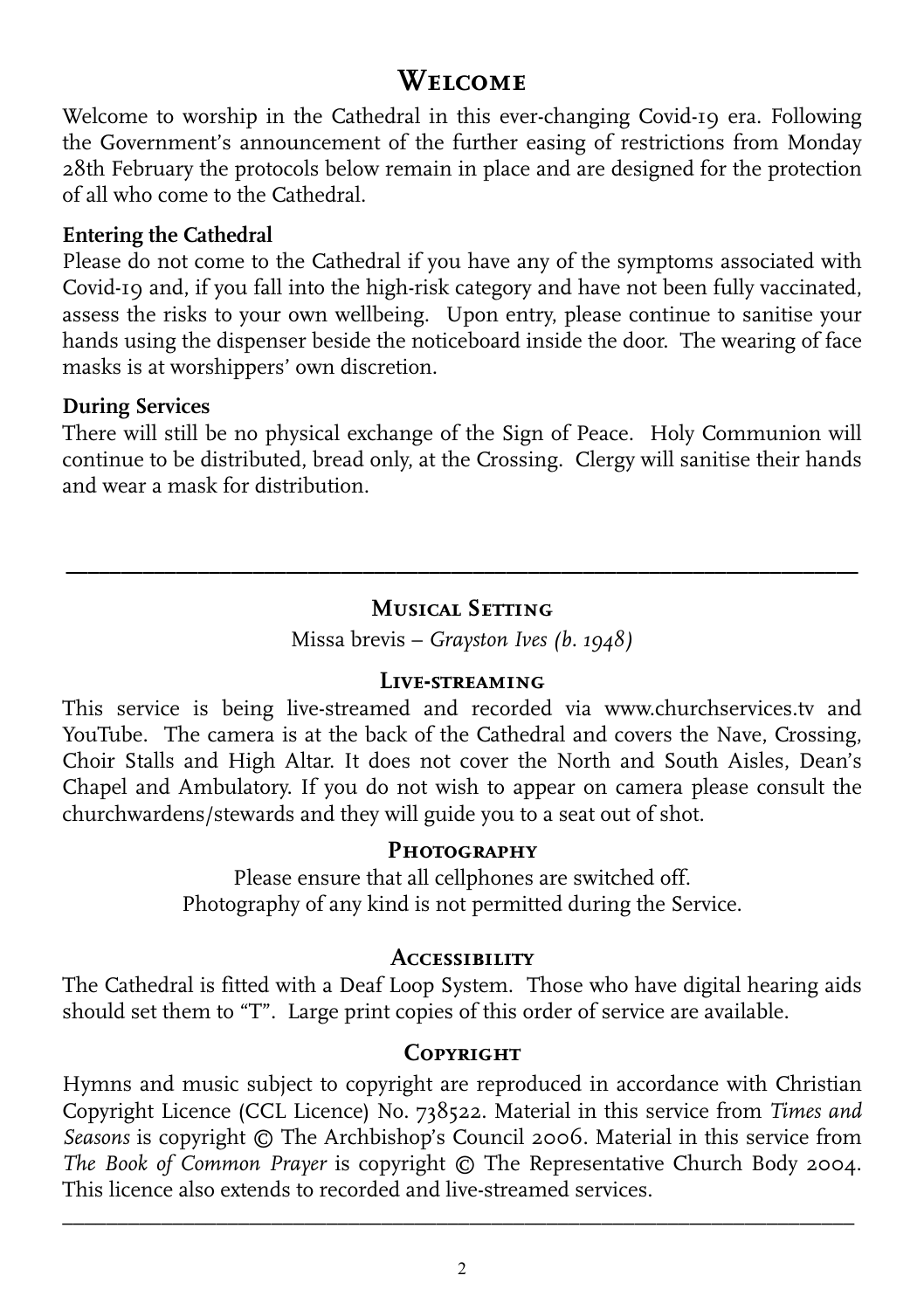# **The Gathering of God's People**

*All stand for the*  **Hymn of the Procession** 

Through all the changing scenes of life, in trouble and in joy, the praises of my God shall still my heart and tongue employ.

O magnify the Lord with me, with me exalt his name; When in distress to him I called, he to my rescue came.

The hosts of God encamp around the dwelling of the just; Deliverance he affords to all who on his succour trust.

O make but trial of his love, experience will decide how blest are they, and only they, who in his truth confide.

Fear him, ye saints, and you will then have nothing else to fear; Make you his service your delight, your wants shall be his care.

To Father, Son, and Holy Ghost, the God whom we adore, be glory, as it was, is now, and shall be evermore. Amen. *Tate and Brady New Version 1696* 

#### **Greeting**

The Lord be with you. **And also with you.**  *The service is introduced.* 

## **The Collect for Purity**

**Almighty God, to whom all hearts are open, all desires known, and from whom no secrets are hidden; Cleanse the thoughts of our hearts by the inspiration of your Holy Spirit, that we may perfectly love you, and worthily magnify your holy name; through Christ our Lord. Amen.**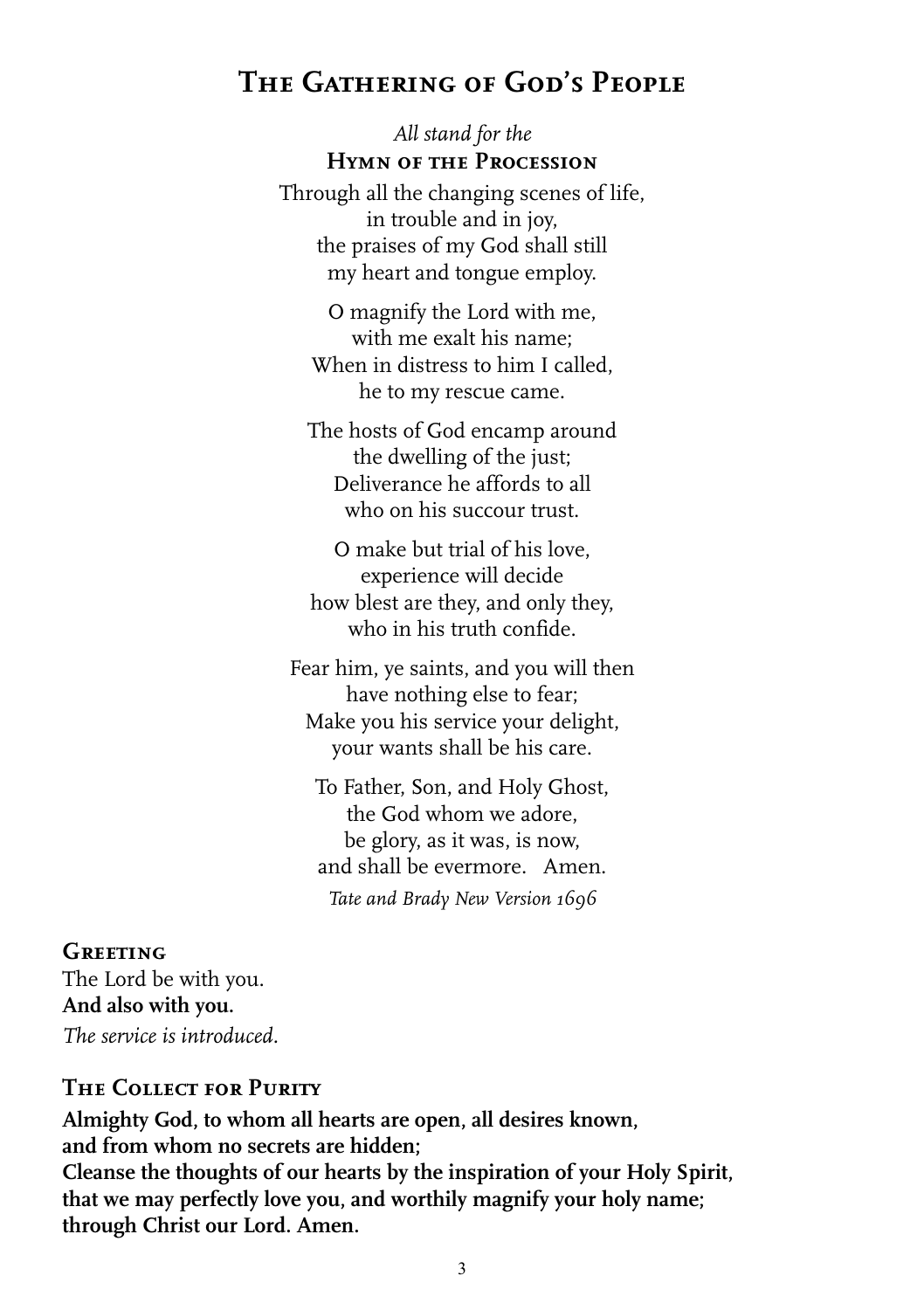## **Penitence**

God so loved the world that he gave his only Son Jesus Christ, to save us from our sins, to intercede for us in heaven, and to bring us to eternal life.

Let us then confess our sins in penitence and faith, firmly resolved to keep God's commandments and to live in love and peace:

## *All say:*

**Almighty God, our heavenly Father, we have sinned in thought and word and deed, and in what we have left undone. We are truly sorry and we humbly repent. For the sake of your Son, Jesus Christ, have mercy on us and forgive us, that we may walk in newness of life to the glory of your name. Amen.** 

*The Absolution is pronounced.*  Almighty God, who forgives all who truly repent, have mercy on you, pardon and deliver you from all your sins, confirm and strengthen you in all goodness, and keep you in eternal life; through Jesus Christ our Lord. **Amen.** 

## *The choir sings* **Gloria in Excelsis**

## **The Collect of the Day**

Lord, you have taught us that all our doings without love are nothing worth: Send your Holy Spirit and pour into our hearts that most excellent gift of love, the true bond of peace and of all virtues, without which whoever lives is counted dead before you. Grant this for your only Son Jesus Christ's sake. **Amen.** 

## **Proclaiming and Receiving the Word**

*Sit for* 

## **The First Reading**

1 Kings 19: 15-16, 19-21

*At the end of the reading the reader says*  This is the word of the Lord. **Thanks be to God.**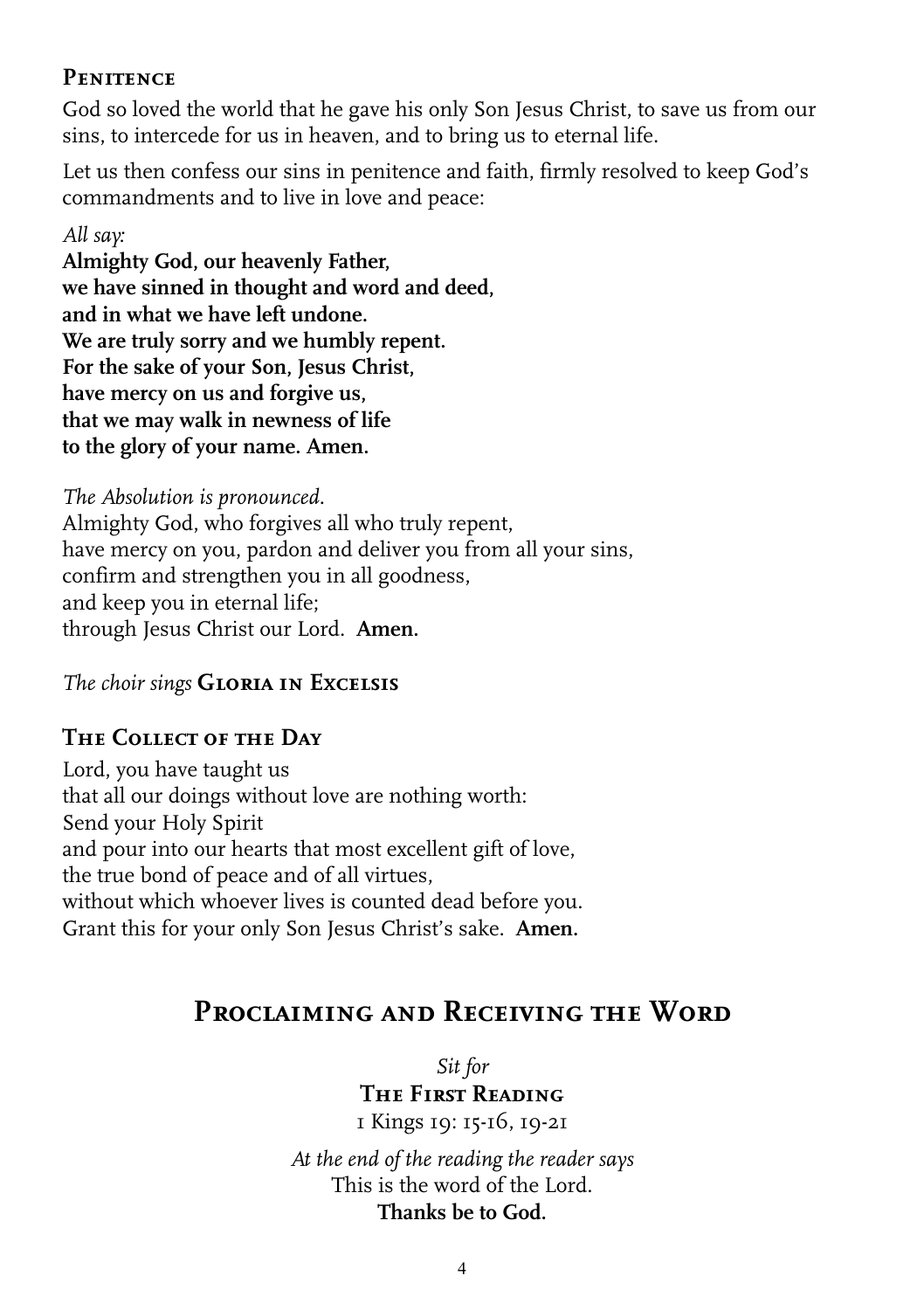## *The Choir sings*  **Psalm 16**

- 1. Preserve me, O God, for in you have I taken refuge; I have said to the Lord, 'You are my lord, all my good depends on you.'
- 2. All my delight is upon the godly that are in the land, upon those who are noble in heart.
- 3. Though the idols are legion that many run after, their drink offerings of blood I will not offer, neither make mention of their names upon my lips.
- 4. The Lord himself is my portion and my cup; in your hands alone is my fortune.
- 5. My share has fallen in a fair land; indeed, I have a goodly heritage.
- 6. I will bless the Lord who has given me counsel, and in the night watches he instructs my heart.
- 7. I have set the Lord always before me; he is at my right hand; I shall not fall.
- 8. Wherefore my heart is glad and my spirit rejoices; my flesh also shall rest secure.
- 9. For you will not abandon my soul to Death, nor suffer your faithful one to see the Pit.
- 10. You will show me the path of life; in your presence is the fullness of joy and in your right hand are pleasures for evermore.

#### *Sit for*

## **The Second Reading**

Galatians 5: 1, 13-25 *At the end of the reading the reader says*  This is the word of the Lord. **Thanks be to God.** 

*Stand for the* 

## **Hymn of the Gradual**

God moves in a mysterious way his wonders to perform; He plants his footsteps in the sea, and rides upon the storm.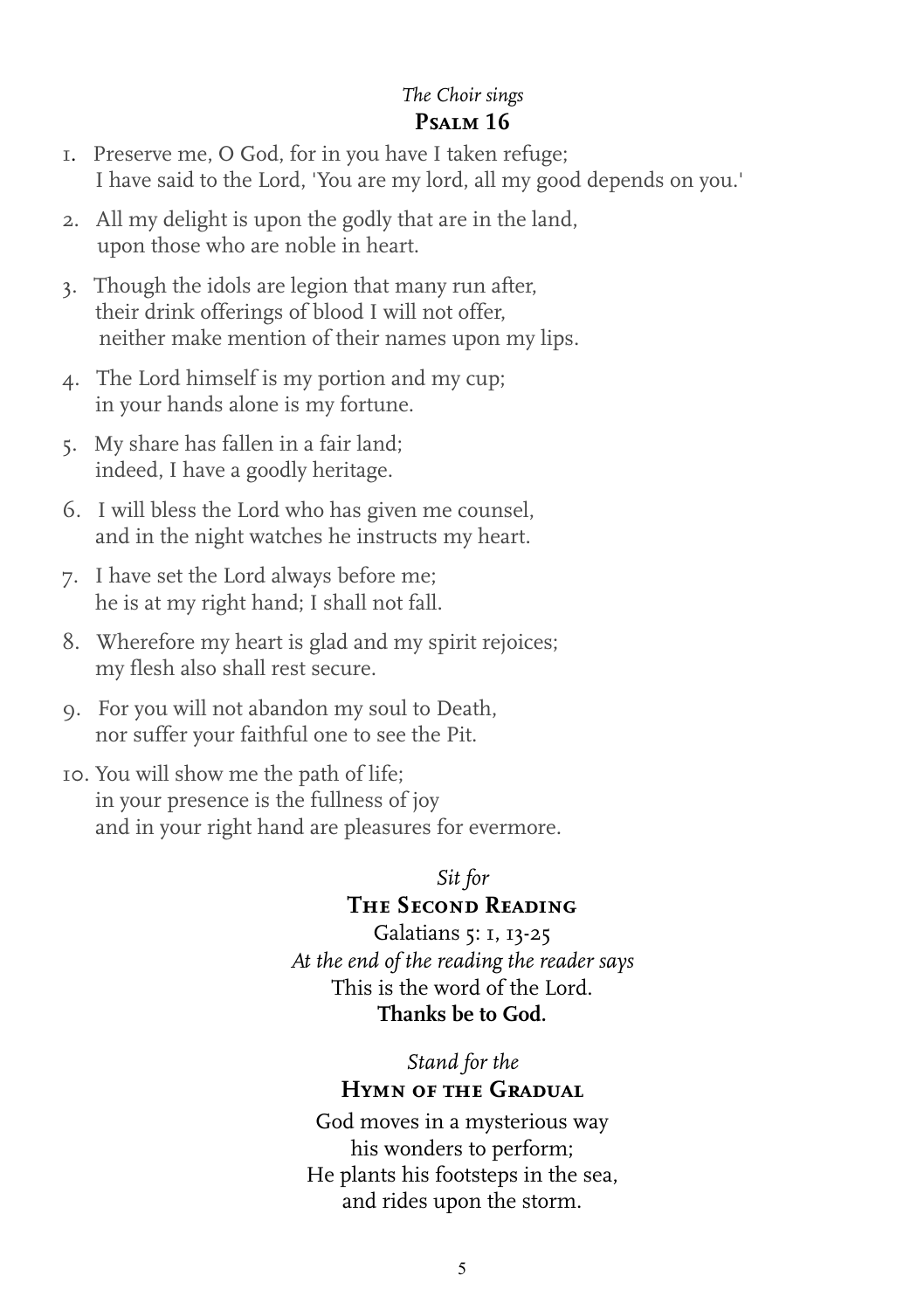Deep in the unfathomable mines of never-failing skill he treasures up his bright designs, and works his sovereign will.

Ye fearful saints, fresh courage take, the clouds ye so much dread are big with mercy, and shall break in blessings on your head.

Judge not the Lord be feeble sense, but trust him for his grace; Behind a frowning providence he hides a smiling face.

His purposes will ripen fast, unfolding every hour; The bud may have a bitter taste, but sweet will be the flower.

> *All face the reader for*  **The Gospel**  Luke 9: 51-62

*Reader:* Hear the Gospel of our Saviour Christ according to Saint Luke, chapter fifty-one, beginning at verse fifty-one. *All sing:* **Glory to you, Lord Jesus Christ.** 

*At the end of the Gospel* 

| Reader:   | This is the Gospel of the Lord.   |
|-----------|-----------------------------------|
| All sing: | Praise to you, Lord Jesus Christ. |

*The hymn continues*  Blind unbelief is sure to err, and scan his work in vain; God is his own interpreter, and he will make it plain.

*William Cowper 1731-1800* 

#### *Sit for*

#### **The Sermon**

Very Rev. Nigel Dunne - *Dean of Cork*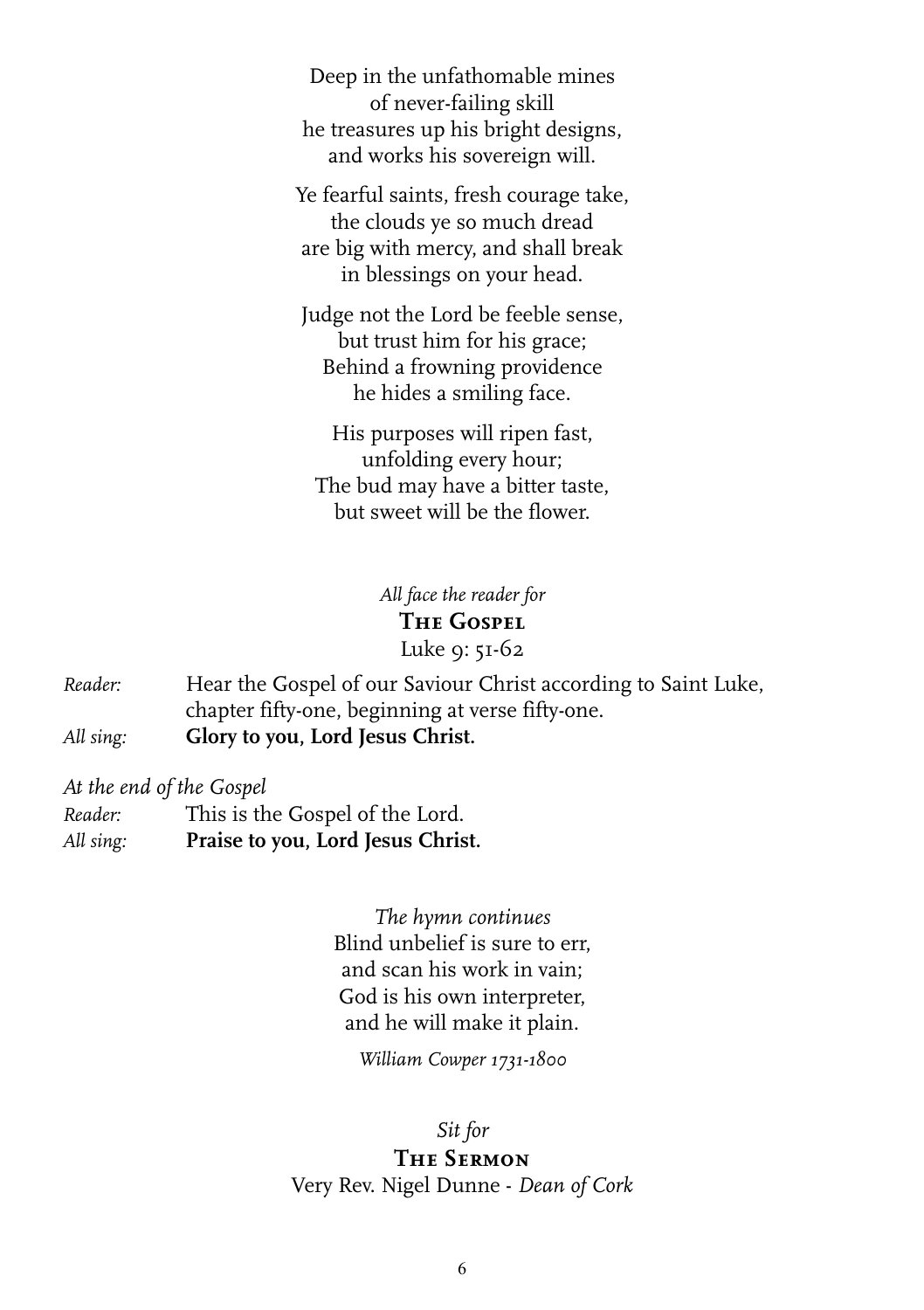*Stand to say* 

**The Nicene Creed**

**We believe in one God, the Father, the Almighty, maker of heaven and earth, of all that is, seen and unseen. We believe in one Lord, Jesus Christ, the only Son of God, eternally begotten of the Father, God from God, Light from Light, true God from true God, begotten, not made, of one Being with the Father, Through him all things were made. For us and for our salvation he came down from heaven, was incarnate by the Holy Spirit of the Virgin Mary, and was made man. For our sake he was crucified under Pontius Pilate; he suffered death and was buried. On the third day he rose again in accordance with the Scriptures; he ascended into heaven and is seated at the right hand of the Father. He will come again in glory to judge the living and the dead, and his kingdom will have no end. We believe in the Holy Spirit, the Lord, the giver of life, who proceeds from the Father and the Son, who with the Father and the Son** 

 **is worshipped and glorified,** 

 **who has spoken through the prophets.** 

 **We believe in one holy catholic and apostolic Church.** 

 **We acknowledge one baptism for the forgiveness of sins.** 

 **We look for the resurrection of the dead,** 

 **and the life of the world to come. Amen.** 

*Kneel or sit for* 

**The Prayers of the People** 

*The following response is used at the end of each petition:*  Lord, in your mercy, **hear our prayer.**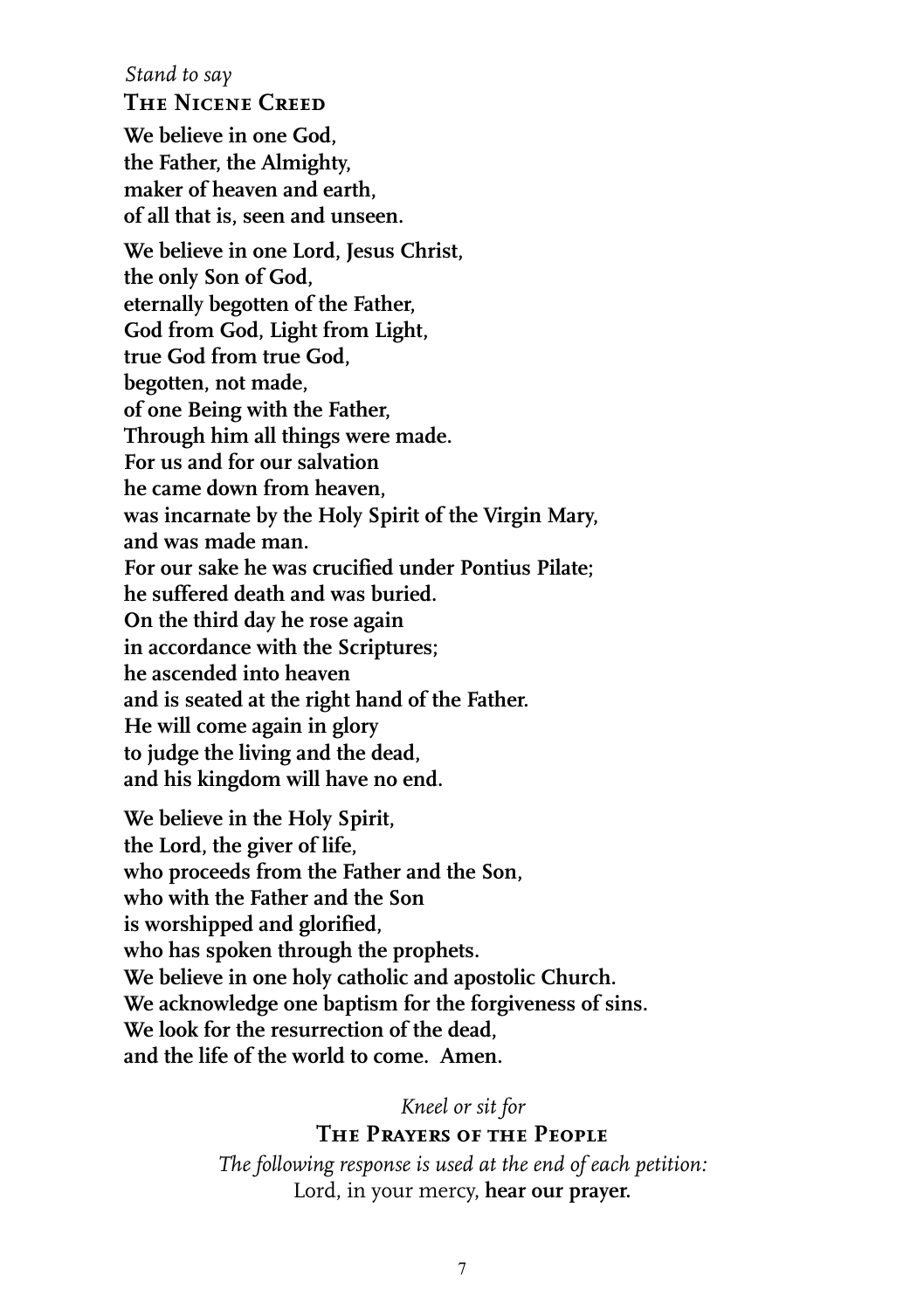*At the end of the prayers:* Merciful Father, **accept these our prayers for the sake of your Son, our Saviour Jesus Christ. Amen.** 

#### *Stand for*

#### **The Peace**

Christ is our peace. He has reconciled us to God in one body by the cross. We meet in his name and share his peace.

> The peace of the Lord be always with you. **And also with you.**

#### *Stand to sing*  **The Hymn at the Offertory**

Thou didst leave thy throne and thy kingly crown when thou camest to earth for me; But in Bethlehem's home there was found no room for thy holy nativity:

> *O come to my heart, Lord Jesus; There is room in my heart for thee.*

Heaven's arches rang when the angels sang, proclaiming thy royal degree; but in lowly birth didst thou come to earth, and in great humility:

Thou camest, O Lord, with the living word that should set thy people free; But with mocking scorn with crown of thorn they bore thee to Calvary:

When all heaven shall ring, and her choirs shall sing, at thy coming to victory, let thy voice call me home, saying, Yet there is room, there is room at my side for thee:

*Emily Elliott (1836-1897)* 

# **Celebrating at the Lord's Table**

#### **The Preparation of the Table**

Be present, be present, Lord Jesus Christ our risen high priest; make yourself known in the breaking of bread. **Amen.**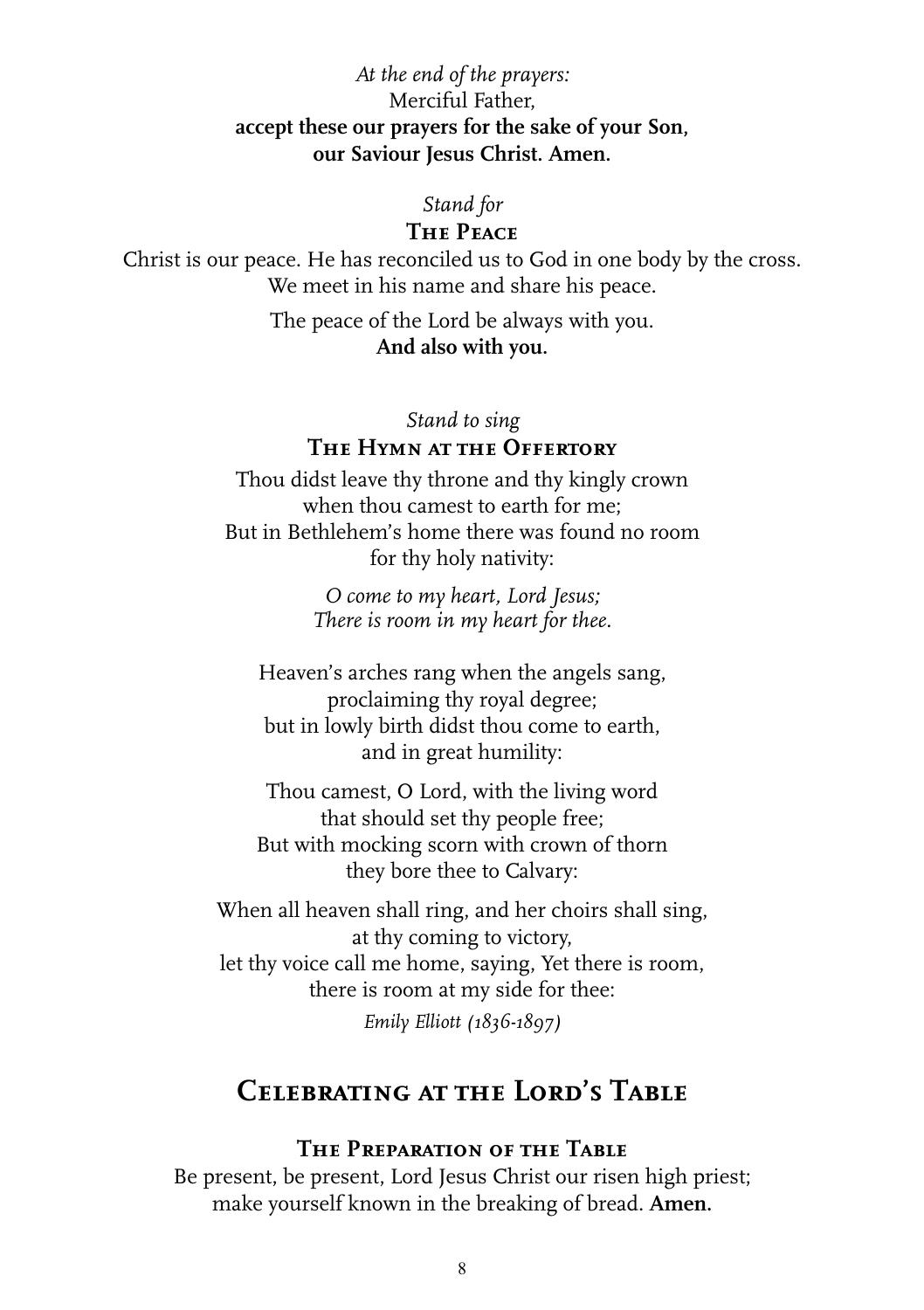## **The Taking of the Bread and Wine**  Christ our passover has been sacrificed for us. **Therefore let us celebrate the feast.**

## **The Great Thanksgiving**

The Lord is here. **His Spirit is with us.** 

Lift up your hearts: **We lift them to the Lord.** 

## Let us give thanks to the Lord our God: **It is right to give our thanks and praise.**

Father, almighty and everliving God, at all times and in all places it is right to give you thanks and praise.

And so with all your people, with angels and archangels, and with all the company of heaven, we proclaim your great and glorious name, for ever praising you and singing:

## *The* **Sanctus** *and* **Benedictus** *are sung.*

Blessed are you, Father, the creator and sustainer of all things; you made us in your own image, male and female you created us; even when we turned away from you, you never ceased to care for us, but in your love and mercy you freed us from the slavery of sin; giving your only begotten Son to become man and suffer death on the cross to redeem us; he made there the one complete and all-sufficient sacrifice for the sins of the whole world: he instituted, and in his holy Gospel commanded us to continue, a perpetual memory of his precious death until he comes again:

On the night that he was betrayed he took bread; and when he had given thanks to you, he broke it, and gave it to his disciples, saying, Take, eat, this is my body which is given for you. Do this in remembrance of me.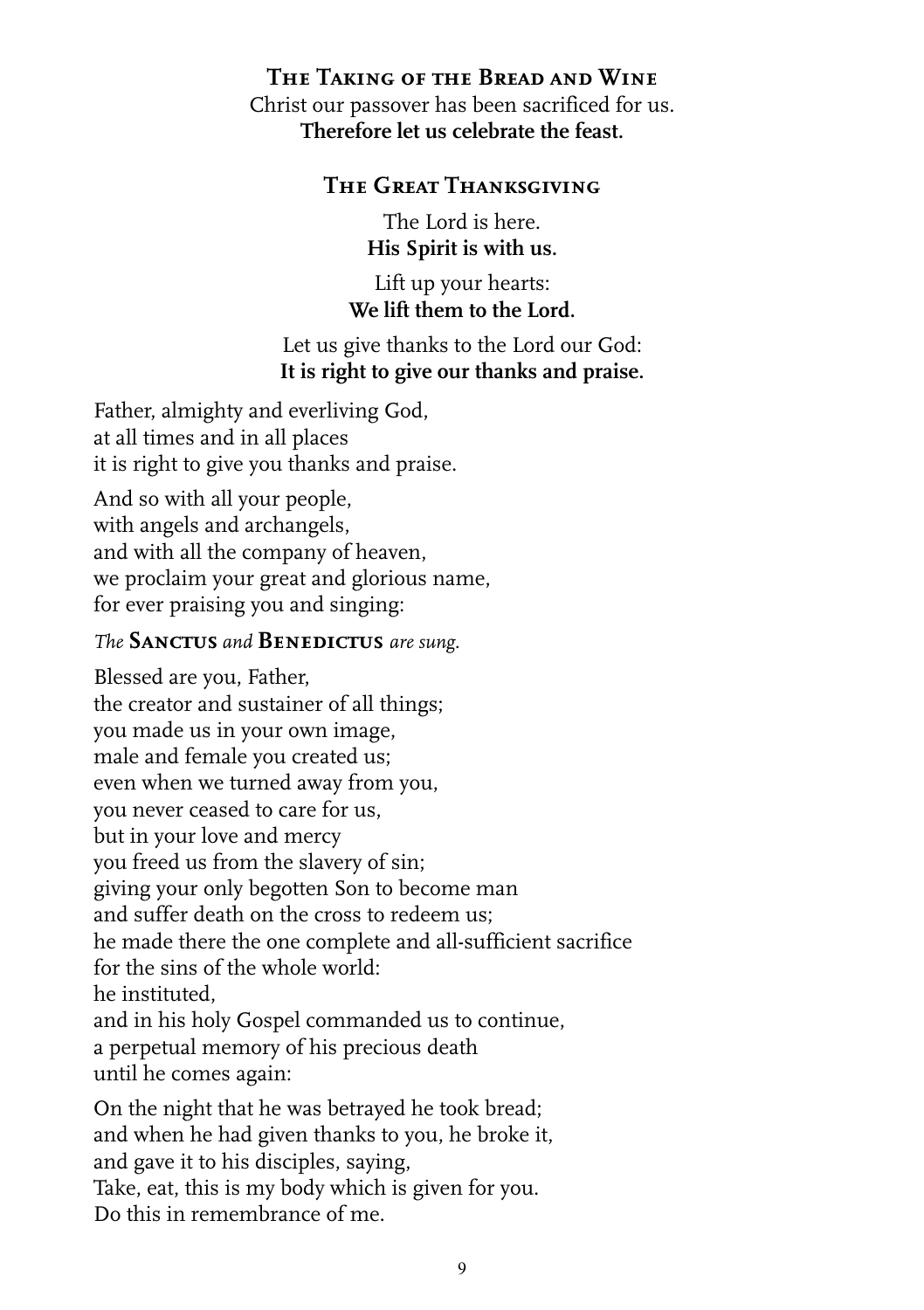In the same way, after supper he took the cup; and when he had given thanks to you, he gave it to them, saying, Drink this, all of you, for this is my blood of the new covenant which is shed for you and for many for the forgiveness of sins. Do this, as often as you drink it, in remembrance of me.

Therefore, Father, with this bread and this cup we do as Christ your Son commanded: **we remember his passion and death, we celebrate his resurrection and ascension, and we look for the coming of his kingdom.** 

Accept through him, our great high priest, this our sacrifice of praise and thanksgiving; and as we eat and drink these holy gifts, grant by the power of the life-giving Spirit that we may be made one in your holy Church and partakers of the body and blood of your Son, that he may dwell in us and we in him;

Through the same Jesus Christ our Lord, by whom, and with whom, in the unity of the Holy Spirit, **all honour and glory are yours, Almighty Father, for ever and ever. Amen.** 

#### **The Lord's Prayer**

As our Saviour Christ has taught us, we are bold to say: **Our Father who art in heaven ...** 

#### **The Breaking of the Bread**

The bread which we break is a sharing in the body of Christ **We, being many, are one body for we all share in the one bread.** 

*The* **Agnus Dei** *is sung.*

#### **The Communion**

The gifts of God for the people of God. **Jesus Christ is holy, Jesus Christ is Lord, to the glory of God the Father.**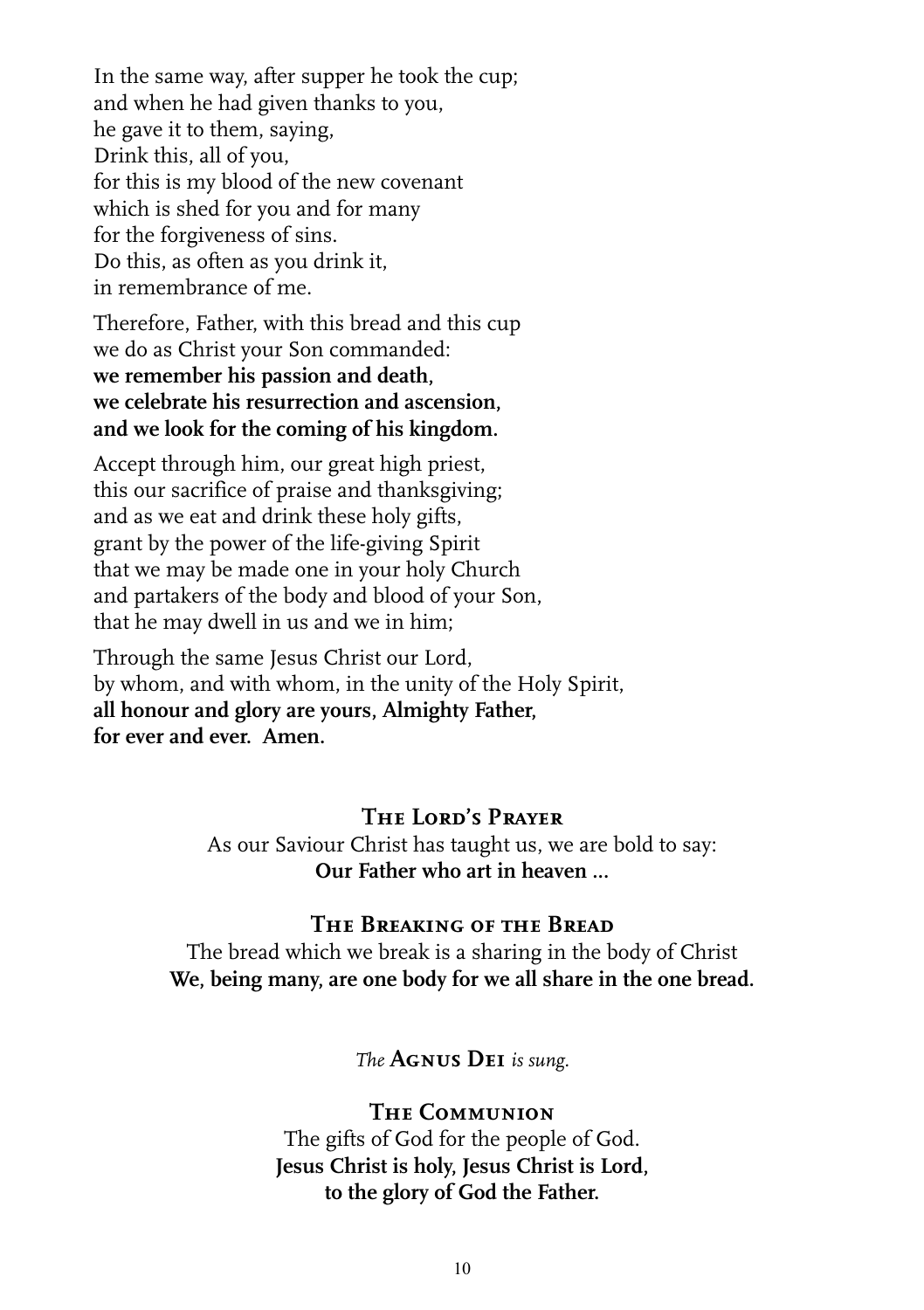## *The Choir sing the*  **Communion Motet**

Beati quorum via integra est : qui ambulant in lege Domini. *Blessed are those that are undefiled in the way : and walk in the law of the Lord. Words: Psalm 119:1. Music: Charles Villers Stanford (1852 -1924)* 

> **The Great Silence** *Silence is kept for thanksgiving and reflection*

# **Going Out As God's People**

*Stand to sing the*  **Post-Communion Hymn** 

Praise, my soul, the King of heaven; to his feet thy tribute bring. Ransomed, healed, restored, forgiven, who like me his praise should sing? Praise him! Praise him! Praise the everlasting King.

Praise him for his grace and favour to our fathers in distress; praise him still the same for ever, slow to chide and swift to bless. Praise him! Praise him! Glorious in his faithfulness.

Father-like, he tends and spares us; well our feeble frame he knows; in his hands he gently bears us, rescues us from all our foes. Praise him! Praise him! Widely as his mercy flows.

Angels, help us to adore him; ye behold him face to face; sun and moon, bow down before him; dwellers all in time and space. Praise him! Praise him! Praise with us the God of grace. *H.F. Lyte (1793-1847)*